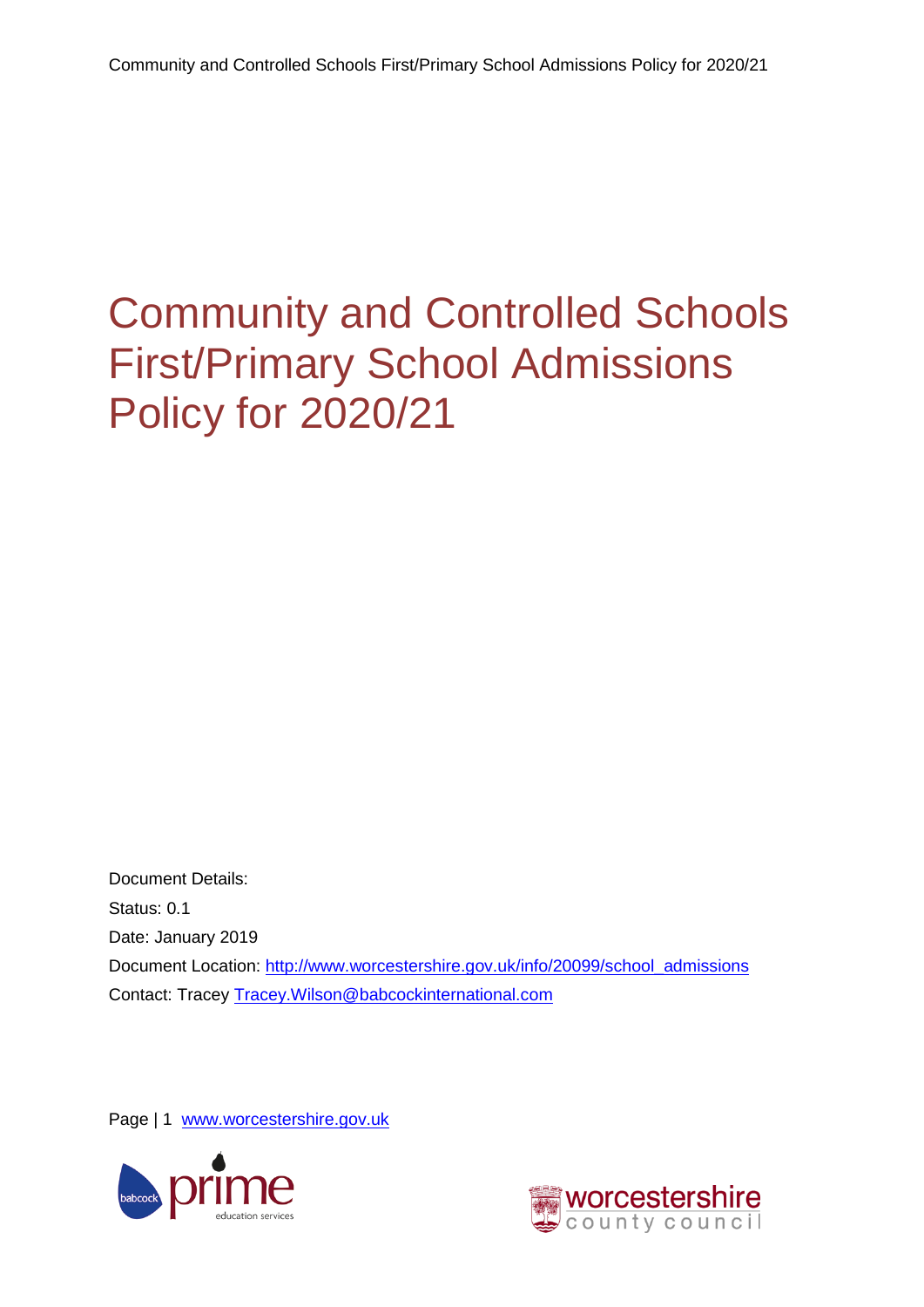# <span id="page-1-0"></span>**Contents**

| Community and Controlled Schools First/Primary School Admissions Policy for 2020/211 |  |
|--------------------------------------------------------------------------------------|--|
|                                                                                      |  |
| Admissions Criteria for Community and Voluntary Controlled First/Primary Schools: 3  |  |
|                                                                                      |  |
|                                                                                      |  |
|                                                                                      |  |
|                                                                                      |  |
|                                                                                      |  |
|                                                                                      |  |
| The procedure for in-year admissions for Worcestershire residents is as follows; 5   |  |
|                                                                                      |  |
|                                                                                      |  |

Page | 2 [www.worcestershire.gov.uk](http://www.worcestershire.gov.uk/)



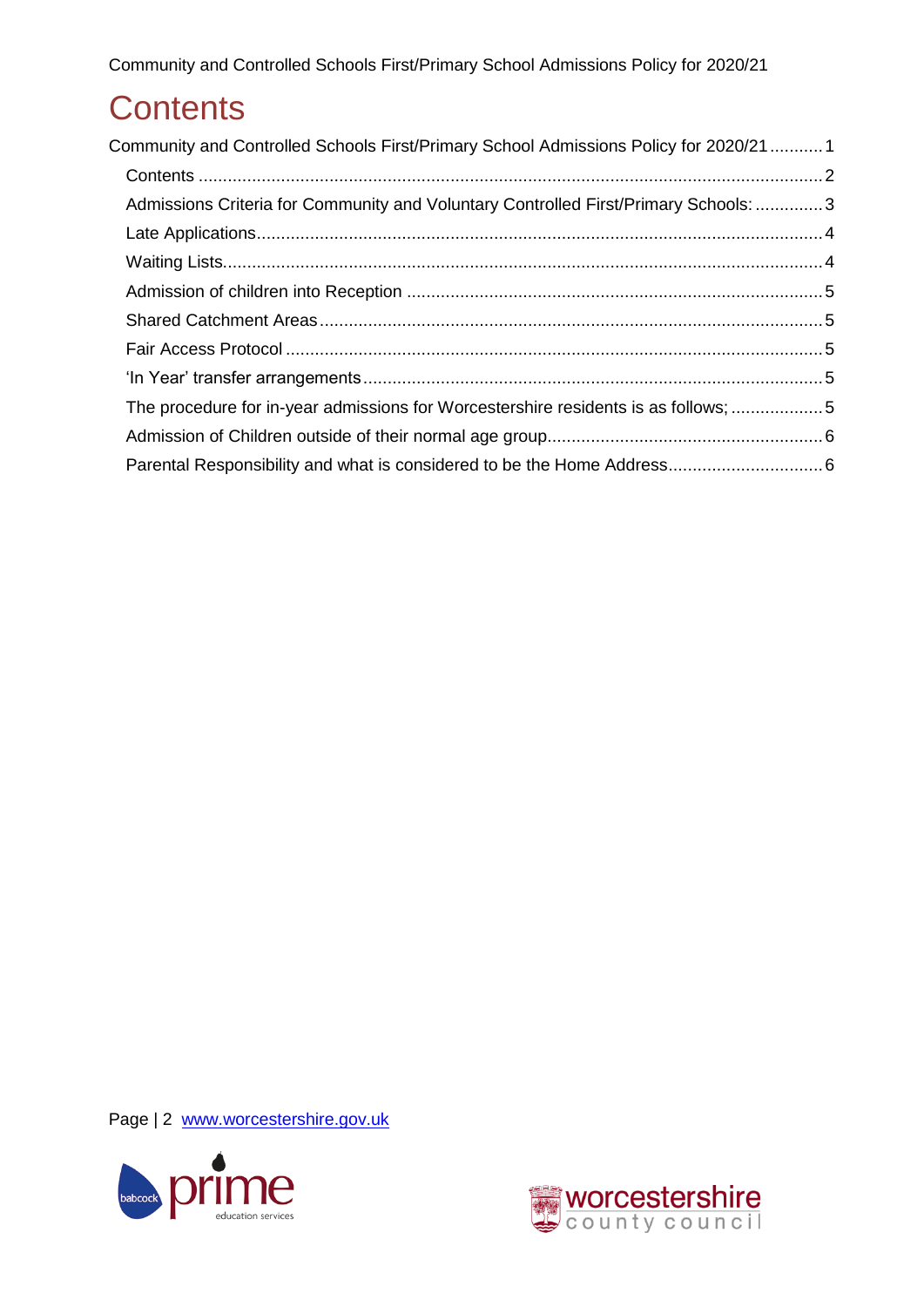## <span id="page-2-0"></span>Admissions Criteria for Community and Voluntary Controlled First/Primary Schools:

- 1. **\*'Children Looked after** and **previously \*'Children Looked after'**;
- 2. \*\***'Children who have previously been in state care outside of England**, and have ceased to be in state care as a result of being adopted;
- 3. **Siblings** (see below for definition) of pupils attending the school **and** living within the **catchment area** of the school. In order to qualify for a place on the grounds of a sibling attending the school, the sibling must already be attending the school at the time of application and still be attending at the time of admission. Copies of catchment area maps, if required are available from the LA, or can be viewed in schools. To find the catchment school for a postcode visit [School Catchment Search](http://e-services.worcestershire.gov.uk/SchoolSearch/SearchSchools.aspx?Search=Postcode)

In the event of a school catchment area change being approved, pupils who would still have a sibling connection (see below for definition) at the time of admission and who are living at the same address in the previous catchment area for a school, (but not within the revised catchment area), at the time the change was approved will be considered as living within the catchment area.

- 4. Pupils living within the **catchment area** of the school. Copies of catchment area maps, if required are available from the LA, or can be viewed in schools. To find the catchment school for a postcode visit [School Catchment Search](http://e-services.worcestershire.gov.uk/SchoolSearch/SearchSchools.aspx?Search=Postcode) ;
- 5. Pupils living **outside of the catchment area** but who would still have a **sibling** connection (see below for definition) at school at the time of admission. In order to qualify for a place on the grounds of a sibling attending the school, the sibling must already be attending the school at the time of application and still be attending at the time of admission;
- 6. **Children of staff** at the mainstream school, in either of the following circumstances: A) Where that member of staff has been employed for two or more years at the time at which the application for admission is made, or B) the member of staff is recruited to fill a post for which there is a demonstrable skill shortage;
- 7. Pupils who live **nearest** to the school by the shortest **straight line distance**. The measurement will be taken using the GeoCode Points for each property and the GeoCode point for the School. The Local Authority uses a software package called Arcview GIS to determine distance. Ordnance Survey supplies the co-ordinates that are used to plot an address within this system. (In the event of equi-distance applicants, any place will be allocated by random selection (lottery). Someone totally independent of School Admissions will supervise this process).

In accordance with legislation, a child with a Statement of Special Educational Needs or an Education, Health and Care Plan will be offered a place at the school named in the Statement or the Plan.

\*'Looked after' means all those currently in the care of a Local Authority or accommodated by a Local Authority under the terms of the Children Act 1989 and children who were previously in the care of or accommodated by a Local Authority but immediately after being looked after, became subject to an adoption, a child arrangements order or special guardianship order.

\*\*'By children previously in state care outside of England', we mean children who have been looked after outside of England by a public authority, a religious organisation or another provider of care whose sole purpose is to benefit society. The care may have been provided in

Page | 3 [www.worcestershire.gov.uk](http://www.worcestershire.gov.uk/)



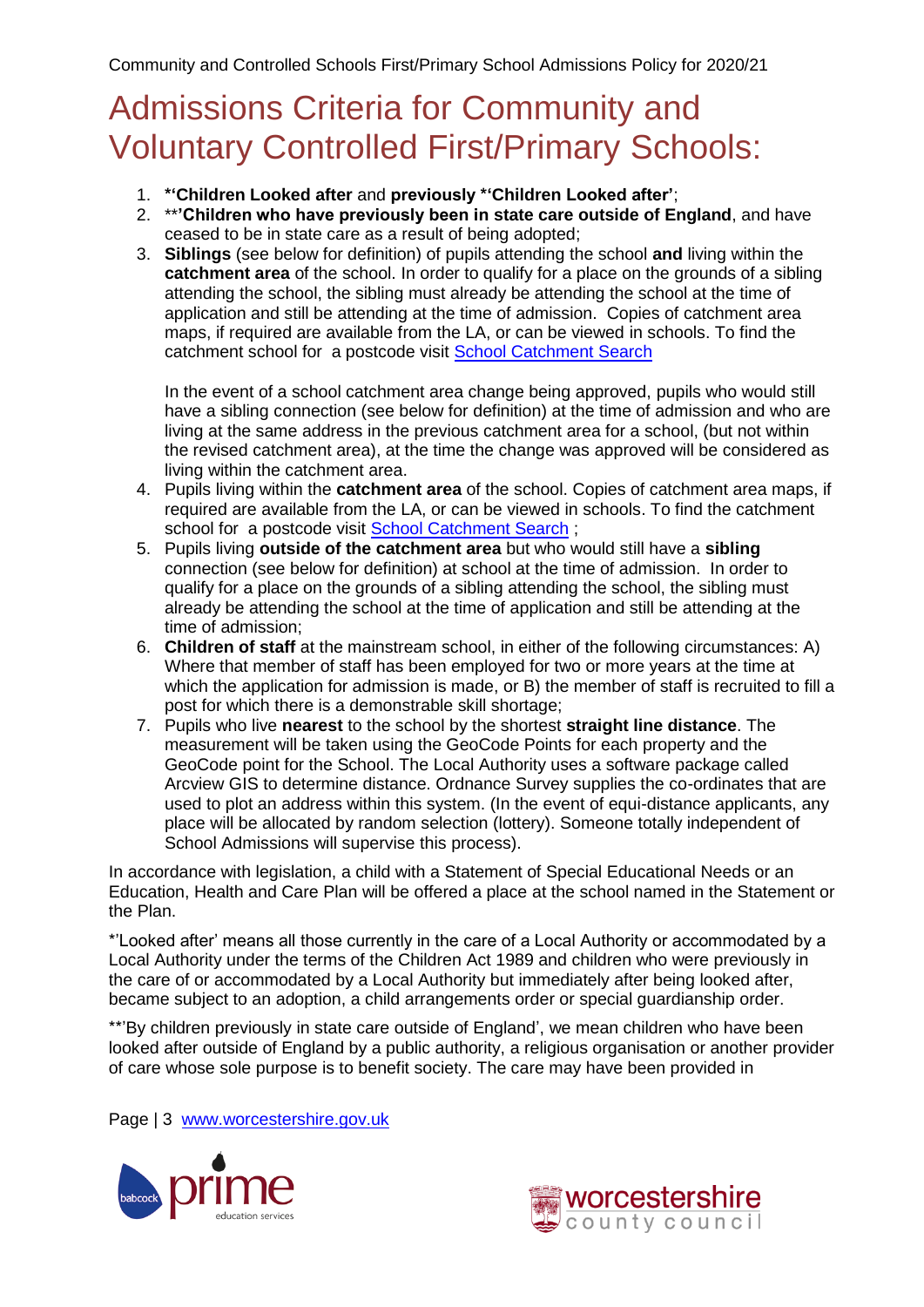orphanages or other settings. Independent supporting evidence will be required to be provided with the application.

Where there are too many applications from within the catchment area, priority will be decided in the following order, i.e. sibling connection then children of staff then according to distance, each assessed as indicated above.

The sibling connection, as well as brother and sister will include half-siblings, adopted children, step-siblings or a child of the parent/carers partner. They must also be living at the same home address. Children who are brought together as a family by a same sex civil partnership and who are living at the same address, are also considered to be siblings.

In the event that one or more but not all children from a multiple birth can be allocated a place(s), all of the children from that multiple birth will be admitted even if this takes the school over PAN. These children are exceptions to the Infant Class Size legislation.

There are a number of additional limited exceptions to the Infant Class Size legislation, including children of UK service personnel admitted outside the normal admissions round, children with statements of special educational needs, looked after children, children with special educational needs who are normally taught in a unit attached to the school, where a procedural error has occurred, children admitted following successful appeal and children admitted outside of the normal admissions round where no other place is available.

# <span id="page-3-0"></span>Late Applications

The Council has agreed in it's co-ordinated scheme to accept late applications, for Community and Voluntary Controlled Schools within Worcestershire, within the time-frame set out in the scheme, and treat them as being on time, only in the following circumstances;

- a) where a family have just moved address, (refer to Information for Parents booklet);
- b) where it is agreed by the School Admissions, that individual circumstances apply and the delay was reasonable given the circumstances of the case;

In each case supporting documentary evidence will be required. In all other circumstances, or if the application is not received until after the date set out in the scheme, late applications will receive a lower priority, and will only be considered after the applications received (or deemed to be) on time.

# <span id="page-3-1"></span>Waiting Lists

Waiting lists for Community and Voluntary Controlled Schools, are maintained by the School Admissions Section, and parents need to apply, in order to be included. The waiting list is ranked in line with the published oversubscription criteria and is maintained until the 31st December 2020. Each child added to that list will require the list to be ranked again in line with the published oversubscription criteria. Parents will need to reapply at the start of the following term if they wish to be included on the new waiting list for that term. Only on receipt of an acknowledgement letter from School Admissions will that child be on the list. Please see the Information for Parents Book for full details on how Waiting Lists are operated.

Page | 4 [www.worcestershire.gov.uk](http://www.worcestershire.gov.uk/)



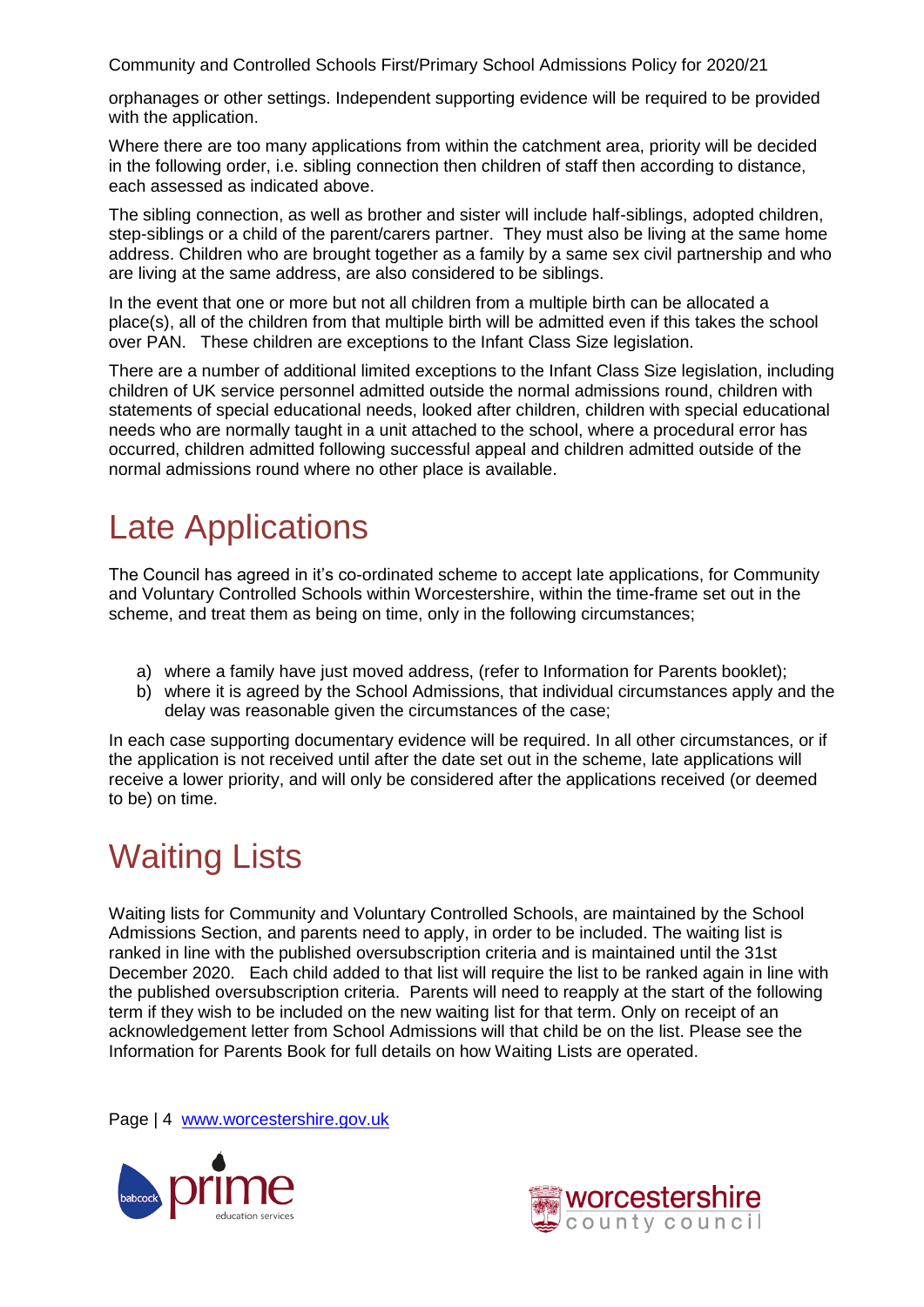# <span id="page-4-0"></span>Admission of children into Reception

Admission authorities must provide for the admission of children in the September following their fourth birthday. Where a place has been offered for a child at a school that child is entitled to a full-time place in the September following their fourth birthday. The child's parents can defer the date their child is admitted but not beyond the point at which they reach compulsory school age, and not beyond the beginning of the final term of the school year for which it was made. Where the parents wish, children may attend part-time until later in the school year, but not beyond the point at which they reach compulsory school age.

# <span id="page-4-1"></span>Shared Catchment Areas

If there is more than one catchment area school and the number of applications for places from within the catchment area for one of those schools exceeds the number of places available, the allocation of places for the shared catchment area will be decided according to the following priorities, in the following sequence:

- 1. pupils who would still have a sibling connection at the school at the time of admission;
- 2. children of staff at the mainstream school to which they apply, where that member of staff has been employed for two or more years, and/or is recruited to fill a post for which there is a demonstrable skill shortage;
- 3. pupils living nearer to the oversubscribed school than to the alternative school.

If places still exist after consideration of 1 and 2 above, they will then be allocated to other pupils who live nearest to the school by the shortest straight line distance. The measurement will be taken using the GeoCode Points for each property and the GeoCode point for School. The Local Authority uses a software package called Arcview GIS to determine distance. Ordnance Survey supplies the co-ordinates that are used to plot an address within this system. (In the event of equi-distance applicants, any place will be allocated by random selection (lottery). Someone totally independent of School Admissions will supervise this process)."

# <span id="page-4-2"></span>Fair Access Protocol

As part of the [Worcestershire Fair Access Protocol,](http://www.worcestershire.gov.uk/info/20632/school_admissions_policies_and_appeals) all schools with Key Stage 2, 3 and 4 classes can be required to exceed the published admission number to admit pupils covered by the Protocol.

### <span id="page-4-3"></span>'In Year' transfer arrangements

<span id="page-4-4"></span>The procedure for in-year admissions for Worcestershire residents is as follows;

- 1. The Authority provides a **common application form (CA1)** for parents to apply for a place at any mainstream school in **Worcestershire**. Once completed, this must be returned to the School Admissions Team.
- 2. In addition to the **CA1** Form, some Voluntary Aided, Academy, Foundation or Free schools may require parents to fill in a supplementary form which may request information that allows them to apply their oversubscription criteria. If schools use a

Page | 5 [www.worcestershire.gov.uk](http://www.worcestershire.gov.uk/)



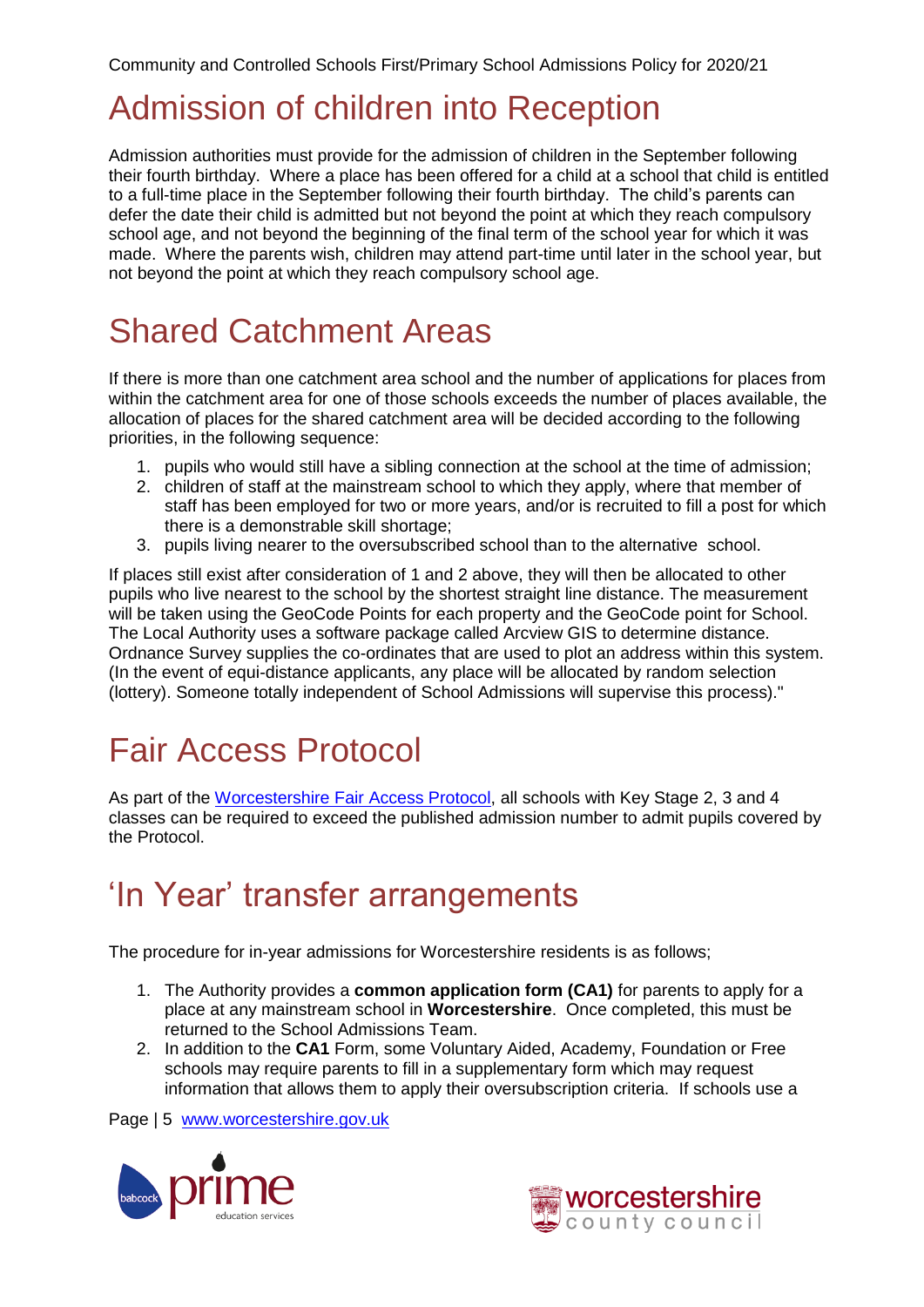supplementary form these must be consulted on and published and also available from the Local Authority.

- 3. A supplementary form, where required, must be submitted with the **CA1** form. It will not be regarded as a valid application unless the parent has also completed the **CA1**.
- 4. Applications from parents for schools outside Worcestershire should be made direct contact with the school or the local authority in whose area the school is located to find out how they process in-year applications.
- 5. Parents will be invited to state up to three preferences on the **CA1** for schools in priority order and give reasons for those preferred schools. Preference order is not taken into account when applying admission criteria as the law requires all preferences to be treated equally.
- 6. Where a parent approaches a school directly the parent should be advised to complete a **CA1** and return it to School Admissions.

Parents or carers seeking to transfer to a school that does not involve a house move, or where there is no need for an immediate move, need to be aware that any date set for joining the new school may be after the next term or half term holiday and that parents/carers are responsible for ensuring their child continues to receive appropriate education in the interim.

# <span id="page-5-0"></span>Admission of Children outside of their normal age group

Parents may seek a place for their child outside of their normal age group, for example, if the child is gifted and talented or has experienced problems such as ill health, effectively in the year group below or above their chronological age group. In addition, the parents of a summer born child may choose not to send that child to school until the September following their fifth birthday and may request that they are admitted out of their normal age group – to Reception rather than Year 1.

The Local Authority must make the decision based on the circumstances of each case and in the best interests of the child concerned. The Local Authority will request the head teacher of the school to take account of the parent's views; information about the child's academic, social and emotional development; where relevant, their medical history and the views of a medical professional; whether they have previously been educated out of their normal age group; and whether they may naturally have fallen into a lower age group if it were not for being born prematurely in order to reach a decision as to whether or not it is appropriate for the individual child to delay or accelerate their entry into school and be taught outside of their chronological age group.

# <span id="page-5-1"></span>Parental Responsibility and what is considered to be the Home Address

In the case of Community and Voluntary Controlled schools, home is defined as the only or main permanent residential address, at the closing date for applications, where the child usually resides and which is the usual address of the parent/carer with main responsibility for the child.

Page | 6 [www.worcestershire.gov.uk](http://www.worcestershire.gov.uk/)



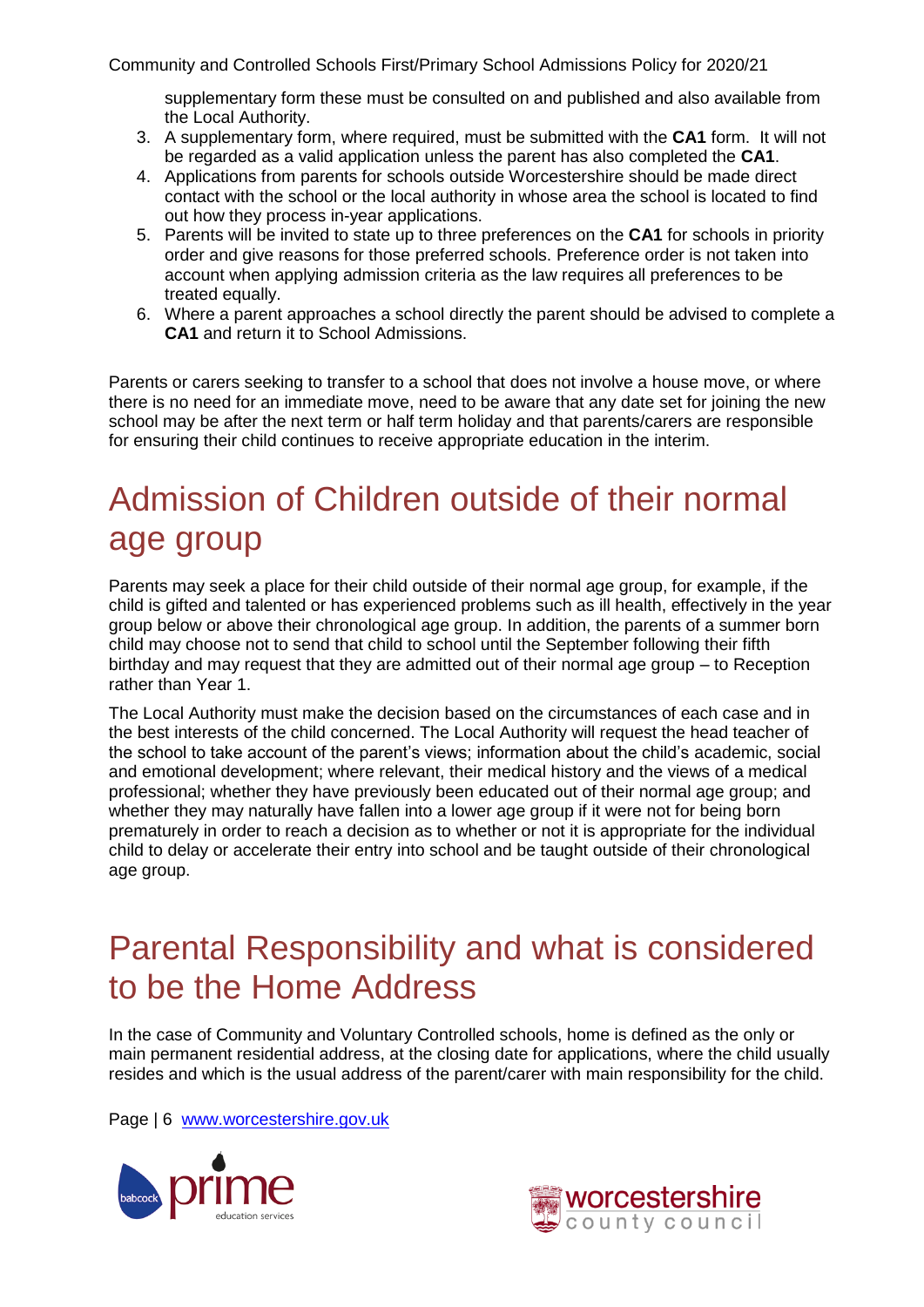Where parents/carers have shared responsibility, the child's home address will usually be considered to be that of the parent/carer with whom the child lives for the majority of the school week (eg three or more days out of five Monday to Friday during termtime). Where care is split equally, parent/carers must provide independent supporting documentary evidence to prove that care is equally split. In such cases the address of the parent/carer in receipt of the Child Benefit will be the address on which the application will be processed.

Should more than one parent have parental responsibility for a child, both parents should be in agreement over the preferences expressed prior to the application being submitted. Where more than one parent submits an application for a child, or where there is a parent not in agreement with the preferences, the Local Authority may not be able to process any application until agreement over the preferences is reached. Failure to ensure agreement prior to submission, may result in a delay in any application being processed and in some instances, where agreement cannot be reached we may not be able to proceed until a legal resolution has been sought and the courts determine which parent can make the final decision on schooling.

When submitting your application, as part of the terms and conditions, you will be required to confirm that parents are in agreement with the preferences expressed, this will also apply if you wish to transfer in year. If it is subsequently determined that agreement was not made prior to the application being submitted, it could result in the withdrawal of the offer of a place, if it is determined that the information supplied was misleading or fraudulent.

Page | 7 [www.worcestershire.gov.uk](http://www.worcestershire.gov.uk/)